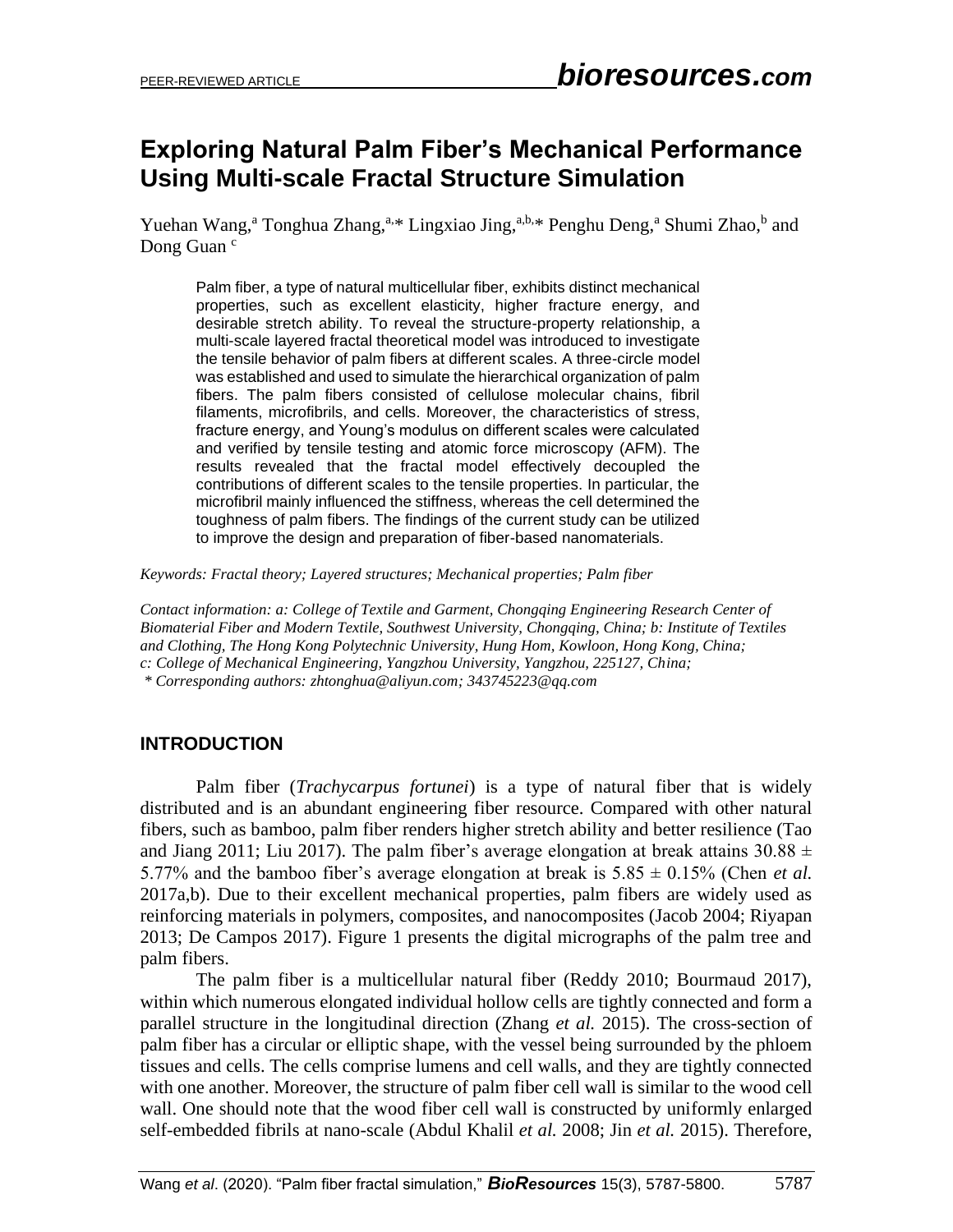palm fiber cell walls may also have a self- embedded structure similar to wood fiber cell walls.



**Fig. 1.** The palm trees and palm fibers

The fractal theory describes the self-similar structures, which can be presented at multiple scales within a given structure (Rian and Asayama 2016). Mandelbrot first applied fractal concepts to describe complex shapes and patterns *via* fractal dimensions (Losa 2016). Previous studies have been conducted on characterizing a materials' structure and properties by fractal theory. For instance, Fan *et al.* (2006) established the relationship between the fractal dimensions and porosity of the wood, which has been used to predict the effective thermal conductivity perpendicular to the fibers. Other interesting studies considered natural composites' macrostructure. For example, the porous structure of lignocellulose could be characterized by the fractal dimension methodology (Chi *et al.* 2017). However, the multi-scale microscopic and mechanical properties have rarely been studied by the fractal theory. As mentioned earlier, the cross-sectional microstructure of palm fiber may illustrate a multi-scale self-similar hierarchical organization, which means that a relationship between the structure and mechanical properties of palm fibers can be established by using the fractal theory.

To optimize biomimetic materials and composite structural design and composite fabrication, as well as expand the application of palm fibers in civil industries, understanding the structure/property relationship is of great importance. In this work, a three-circle fractal theoretical model was established, and the palm fiber's tensile properties on different scales were studied. Characters of stress, fracture energy, and Young's modulus on different scales were calculated and verified by tensile testing and atomic force microscope (AFM).

#### **EXPERIMENTAL**

#### **Fractal model**

As discussed earlier, palm fiber is a multi-cell fiber. The multi-cell structure endows palm fiber with porous properties. Figure 2 shows the palm fibers cross-sectional structure. The palm fiber is tightly linked with several individual hollow cells. This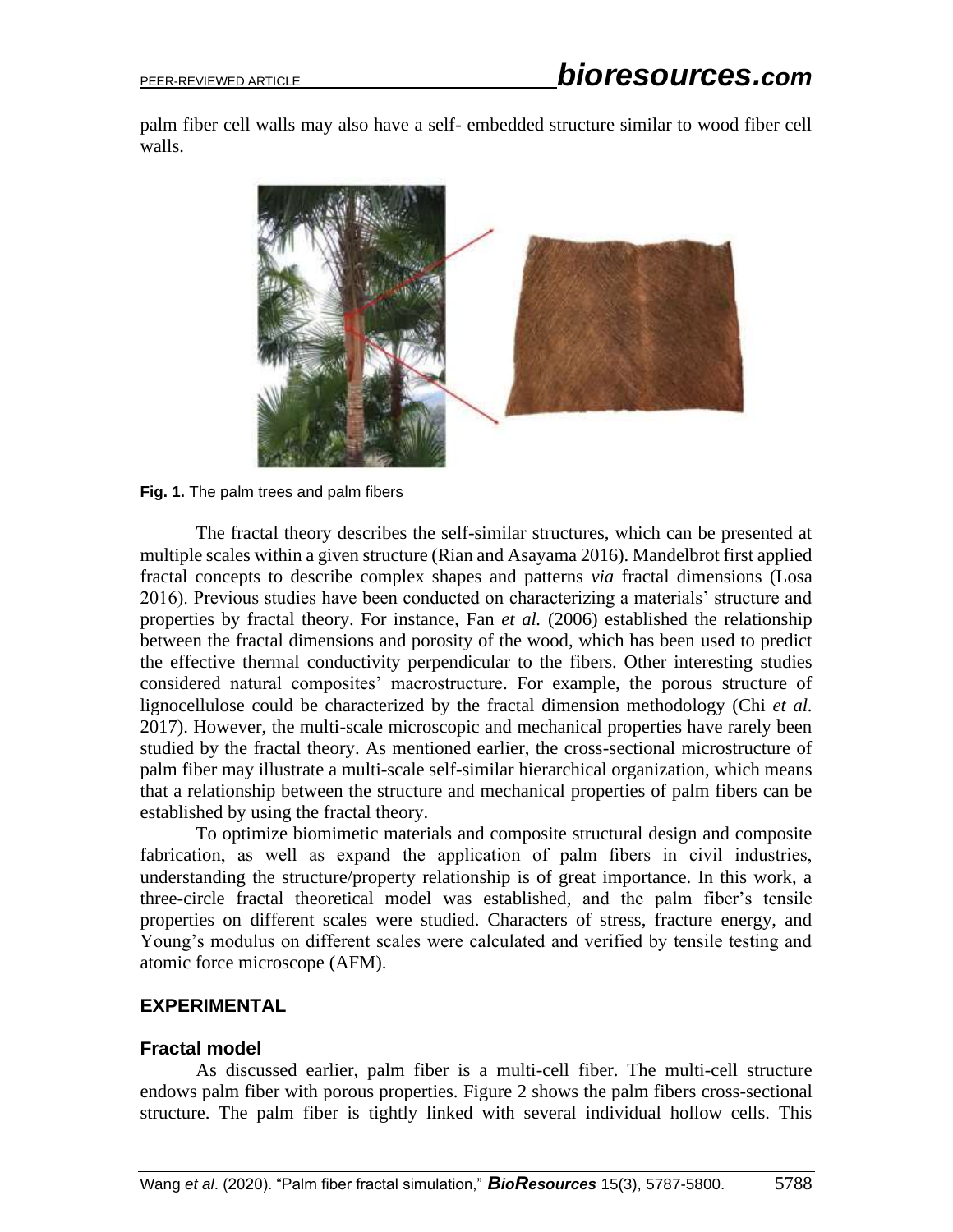multicellular structure endows the palm fiber with a unidirectional, regular, and hollow fabrication, which allows palm fibers to possess unique self-similar characteristics.



**Fig. 2.** SEM images of palm fiber cross-section

Based on previous studies, the author has sketched the hierarchical organization of palm fiber from microcosmic to macroscopical scales. Figure 3 presents the hierarchical assembly of the palm fiber, *i.e.*, cellulose molecular chains (f), fibril filaments (e), microfibrils (d), and plant cells (b). Moreover, the plant cell (c) consists of the lumen, middle lamella, and primary and secondary walls, as shown in Fig. 3. The plant cells grow parallel to the longitudinal direction and are closely arranged in the transverse direction. The cells (b) formed a palm fiber (a) with a rough surface and randomly distributed scalelike material (Zhang *et al.* 2015). Palm fiber's hierarchical organization allows for optimization to achieve mechanical efficiency, and the hierarchical organization on different scales may contribute to different tensile properties of the palm fibers (Wegst 2011).



Fig. 3. Hierarchical assembly of palm fiber: (a) Palm fiber, (b) Cells, (c) Cell, (d) Microfibrils, (e) Fibril filaments, and (f) Cellulose molecular chains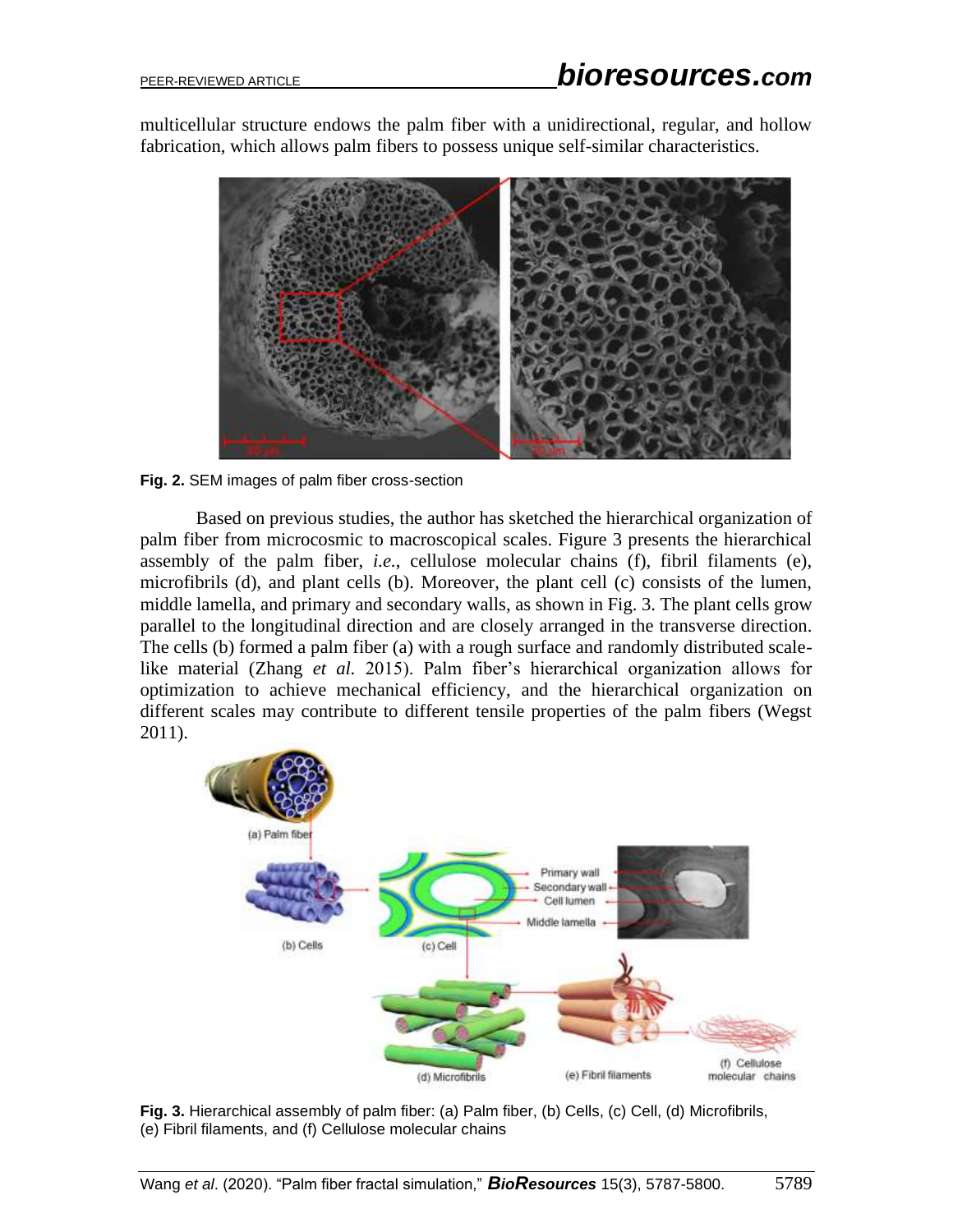Most organic materials exhibit a fractal-like organization and self-similarity hierarchical structure at the microscopic level (Reznikov *et al.* 2018). According to the three-point Cantor set, as proposed by a German mathematician, G. Cantor (Bossard *et al.* 2016), a three-circle fractal set was built for the multi-scale layer of the palm fiber's ultrastructure with three-circle fiber-reinforced beams. As shown in Fig. 4, palm fiber can be regarded as a homogeneous cylinder composed of multiple cells. The authors took three cells in the homogeneous cylinder as one cell fiber unit to represent the overall characteristics of the fiber. The multi-scale fractal hierarchical structure of palm fiber includes, from large to small, palm fiber, cells, microfibrils, fibril filaments, and cellulose molecular chains. The multi-scale three-circle fractal model describes four hierarchical assemblies: cellulose molecular chain to fibril filament (CF), fibril filament to microfibril (FM), microfibril to cell (MC), and cell to palm fiber (CP). In tensile testing, the author took palm cells as homogeneous fibers to calculate their mechanical characters. Therefore, the simulating model was also presented as a homogeneous unit at the scale of microfibril to cell (MC).



**Fig. 4.** Fractal model of palm fiber

In the model, each transverse section has a unique, non-integer fractal dimension at different hierarchical organization levels. The relationship between fractal dimensions and physical quantity is used to characterize the mechanical properties of the fiber, and the fractal dimensions of different materials were non-uniform in both vertical and horizontal directions. For instance, individual fibrin fiber has a fractal dimension of 1.3 (Guthold *et al.* 2004) along the cross-section and the wool has a three-circle fractal dimension of 1.4311 (Li *et al.* 2013) in the transverse macroscopic direction. In this work, the microscopic fractal dimension was calculated using the theoretical model, and the cell fractal dimension was calculated using the pore fractal method (Tang *et al.* 2015). The mixture principle method (Vilaseca *et al*. 2010) was used to calculate the physical quantity of the cell wall, which is mainly composed of cellulose, hemicellulose, and lignin.

Theoretically, hemicellulose and lignin are the matrix materials of the palm fiber cell wall, rendering stable properties, whereas cellulose is the skeleton material (Jin *et al.*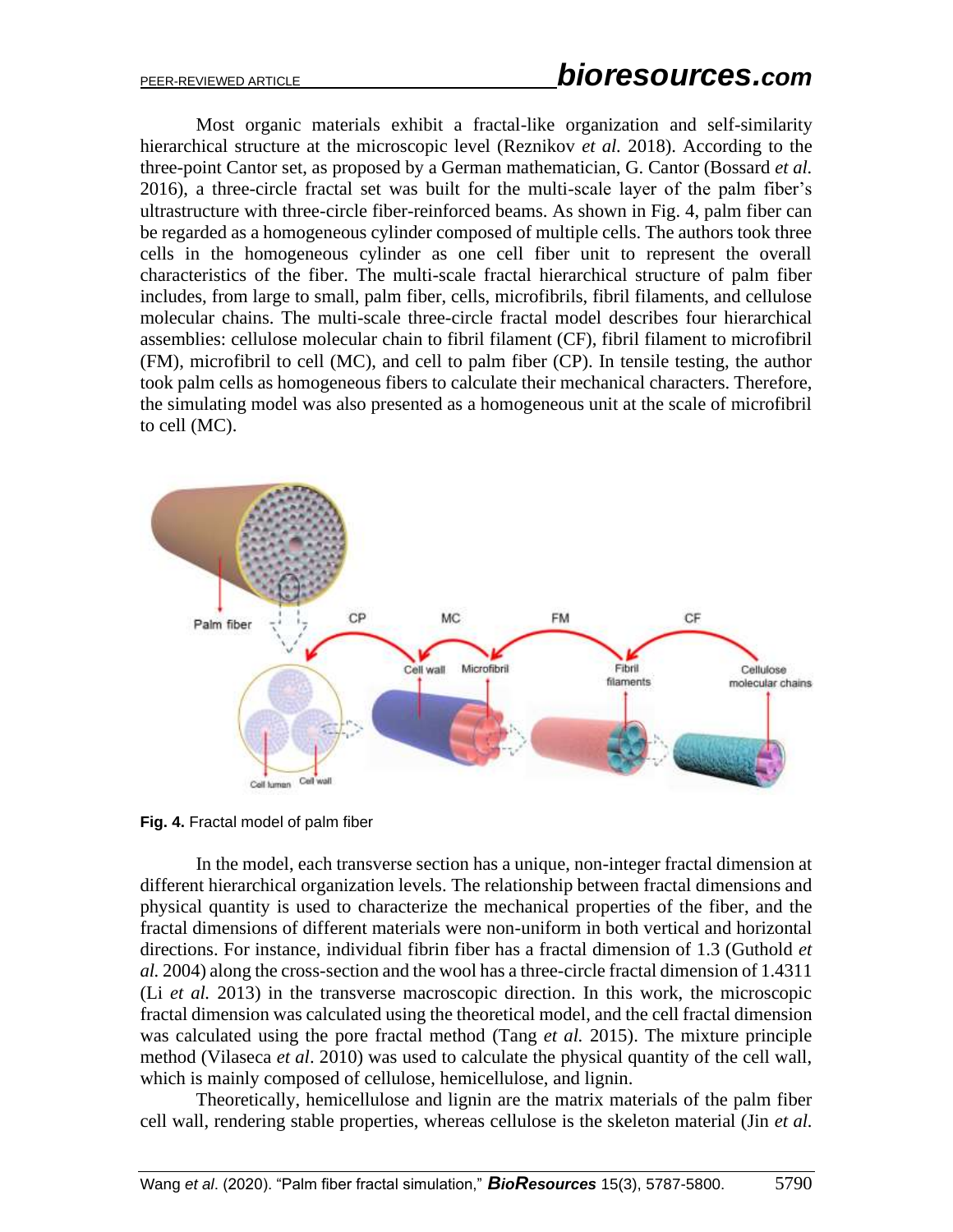2015). Herein, the matrix materials, hemicellulose and lignin, were defined as the soft phases, whereas the skeleton material, cellulose, was defined as the hard phase. Based on the mixture principle, stress can be expressed as follows (Li *et al.* 2013),

$$
\sigma_N = \phi_{(N+1)} \sigma_{h(N+1)} + (1 - \phi_{(N+1)}) \sigma_{s(N+1)}
$$
\n(1)

where  $\sigma_N$  refers to the total stress in  $(N + 1)$  level,  $\sigma_{h(N+1)}$  represents the stress of the hard phase in  $(N + 1)$  level,  $\sigma_{s(N+1)}$  corresponds to the stress of the soft phase in  $(N + 1)$  level, and  $\phi_{(N+1)}$  denotes the total volume fraction of the hard phase in  $(N + 1)$  level, which can be expressed as,

$$
\phi_{(N+1)} = n_{(N+1)} (R_{(N+1)}/R_N)^2
$$
\n(2)

where  $n_{(N+1)}$  refers to the number of components in  $(N + 1)$  level,  $R_N$  corresponds to the radius of the model at *N* level, and  $R_{(N+1)}$  represents the radius of the model at  $(N + 1)$ level.

By substituting  $\phi_{(N+1)}$  into Eq. 1, the following equation can be obtained:

$$
\sigma_N = n_{(N+1)} (R_{(N+1)}/R_N)^2 \sigma_{h(N+1)} + [1 - n_{(N+1)} (R_{(N+1)}/R_N)^2] \sigma_{s(N+1)} \quad (3)
$$

The concentration force in *N* level of the hard phase can be defined as:  $F_h = \sigma_h A_N$ , and  $A_N$  is the area in *N* level. The number of hard phases in *N* level  $(n^N)$  should be known to calculate the area of the hard phase in *N* level. Thus, the area in *N* level ( $A_N$ ) becomes equal to  $n^N R_N^2$ . From  $F_h = \sigma_h R_N^{2-D} R_0^D$  (Pugno and Carpinteri 2008) and  $\sigma_h A_N =$  $\sigma_h n^N \mathbf{R}_N^2 = \sigma_h R_N^{2-D} R_0^D$ , the derivation gives Eq. 4,

$$
N = D\left(\ln(R_0/R_N)/\ln n\right) \tag{4}
$$

where  $R_0$  refers to the diameter (nm or  $\mu$ m) of fibers and *D* represents the fractal dimension. By substituting  $R_0/R_N = (n/\varphi)^{N/2}$ , where  $\varphi$  refers to the volumetric fraction of each level, as derived by Pugno and Carpinteri (2008) into Eq. 4, the fractal dimension can be obtained as follows:

$$
D = 2\ln n / (\ln n - \ln \varphi) \tag{5}
$$

From  $\sigma_n A_N = \sigma_h R_N^{2-D} R_0^D$  and  $R_0/R_N = (n/\varphi)^{N/2}$ , the total volume fraction of the hard phase can be given as:

$$
\varphi_N = (R_N/R_0)^{2-D} \tag{6}
$$

By substituting Eq. 5 into Eq. 1, the following stress formula can be obtained (Li *et al.* 2013):

$$
\sigma_0 = (R_N/R_0)^{2-D} \sigma_h + [1 - (R_N/R_0)^{2-D}] \sigma_s \approx (R_N/R_0)^{2-D} \sigma_n \tag{7}
$$

Similarly, by substituting the fracture energy and Young's modulus into Eq. 1, the following equations can be obtained:

$$
G_0 = (R_N/R_0)^{2-D} G_h + [1 - (R_N/R_0)^{2-D}] G_s \approx [1 - (R_N/R_0)^{2-D}] G_s
$$
 (8)  

$$
E_0 = (R_N/R_0)^{2-D} E_h + [1 - (R_N/R_0)^{2-D}] E_s \approx (R_N/R_0)^{2-D} E_h
$$
 (9)

In biomaterials, the stress and Young's modulus of the hard phase were far higher than the soft phase, whereas the fracture energy of the hard phase was much smaller than the soft phase.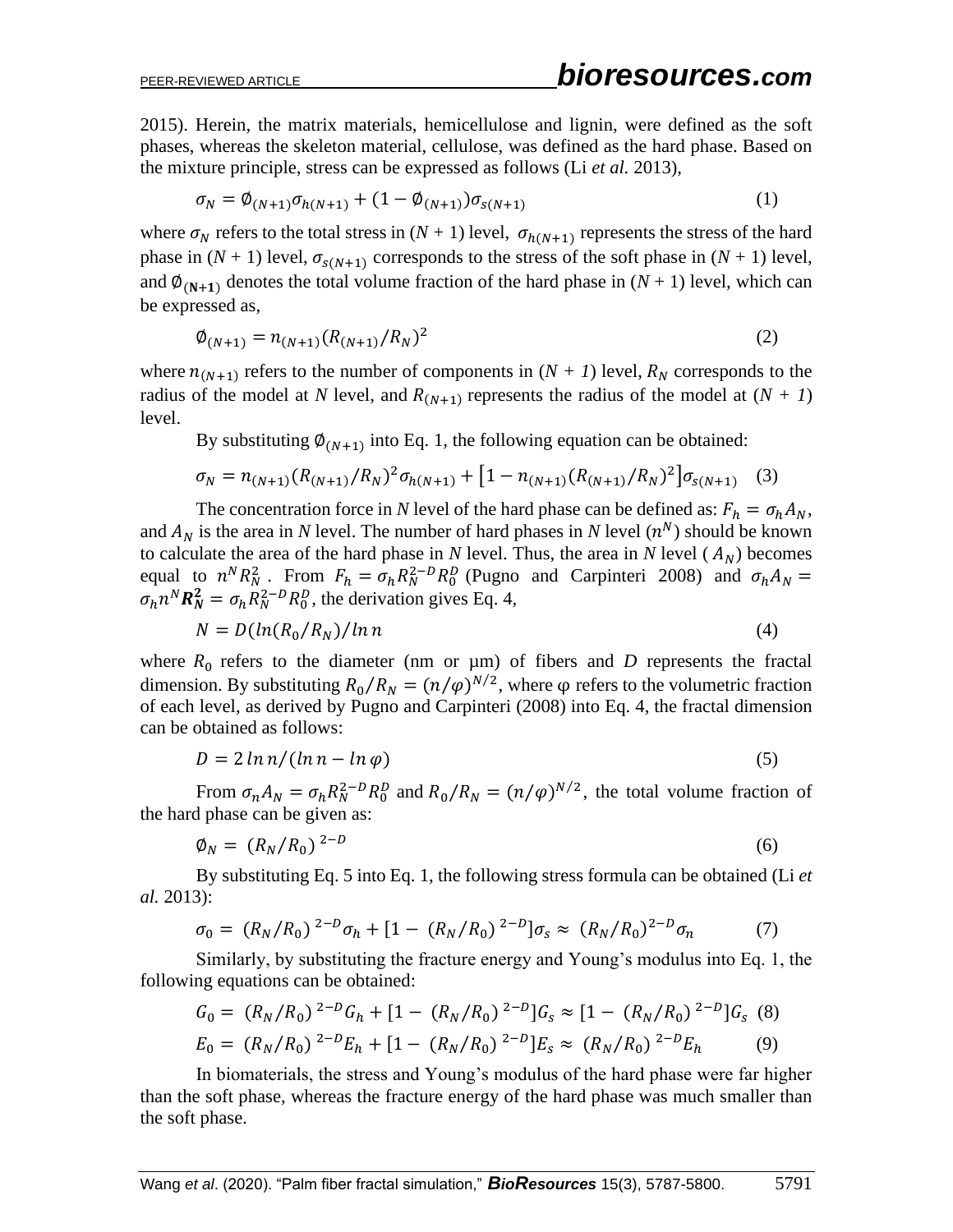#### **Apparatus and Methodology**

Palm fibers were obtained from Yunnan province, China. The surface morphology of palm fibers and cells were determined from the scanning electron microscope (Phenom World, Eindhoven, Netherlands) under a high vacuum. Dry samples were mounted on aluminum stubs and coated with gold (Cressington Scientific Instruments Ltd., Watford, UK) to make the surfaces conductive. Imaging was then performed at beam accelerating voltages of 10 kV. The transverse sections were observed under the optical microscope and photographed according to the paraffin section method. The diameter and fractal dimension of palm fibers were determined by the photographs of the transverse section. ImageJ software (National Institutes of Health, v.1.52a, Bethesda, MD, USA) was used to obtain the average diameter by calculating photographic measurements three times. The transverse fractal dimensions of the palm fiber were calculated from the photographs by using the MATLAB box-counting program (MathWorks, v.R2016a, Natick, MA, USA).

The cell transverse section images of the palm fiber were obtained using the transmission electron microscope. The fractal dimensions of the cell transverse section were also calculated using the MATLAB box-counting program. No other treatment was performed on the fibers prior to testing, except for the removal of dust from the surface. The tensile test of palm fiber was conducted using the MTS E44 universal testing machine (MST Industrial Systems (China) Co., Ltd., Shanghai, China), with a gauge length (GL) of 10, 20, 30, and 40 mm and displacement speed of 2 mm/min. At least 30 samples were tested at each GL. This displacement rate corresponds to a nominal strain rate range of approximately from 2.083  $\times$  10<sup>-4</sup>/s (GL = 40 mm) to 8.333  $\times$  10<sup>-4</sup>/s (GL = 10 mm) in the linear region of the stress–strain curve.

Palm fiber cells were chemically isolated from the plant material in a solution comprised hydrogen peroxide and glacial acetic acid. The cells were connected to carbon fiber with bridging technology and the bridge can solidify at 60°C using epoxy for 24 hours, followed by an additional balance at room conditions for 24 h. It was ensured that the epoxy is cured before stretching. The tensile test of palm cell was performed by using YG004 single fiber strength tester (Dahua Electronic Instruments, Changzhou, China), with a displacement speed of 1 mm/min.

Atomic force microscopy (Dimension Icon, Bruker, West Grove, PA, USA) was employed to further understand the compression behavior of the transverse section of palm fibers. Atomic force microscopy measurements were conducted at room temperature under atmospheric air. The Young's modulus was determined by using PeakForce QNM (Quantitative NanoMechanics, Denver, CO, USA). Topography and QNM were simultaneously measured at  $256 \times 256$  pixels/scan, which resulted in force curves. The Young's modulus was derived from the force curves according to the Derjaguin-Muller-Toropov (DMT) model.

# **RESULTS AND DISCUSSION**

#### **Fractal Dimension**

The fractal dimensions of fibers were different at each hierarchical organization level. The diameter of cellulose molecular chain, fibril filament, and microfibril were approximately 0.6 nm, 3.5 nm, and 10 to 12 nm, respectively (Huang *et al.* 2003). By assuming that there were 40 cellulose molecular chains in the fibril filament, the radius at the microscopic level of the cellulose molecular chain (*r*) and the fibril filament (*R*) can be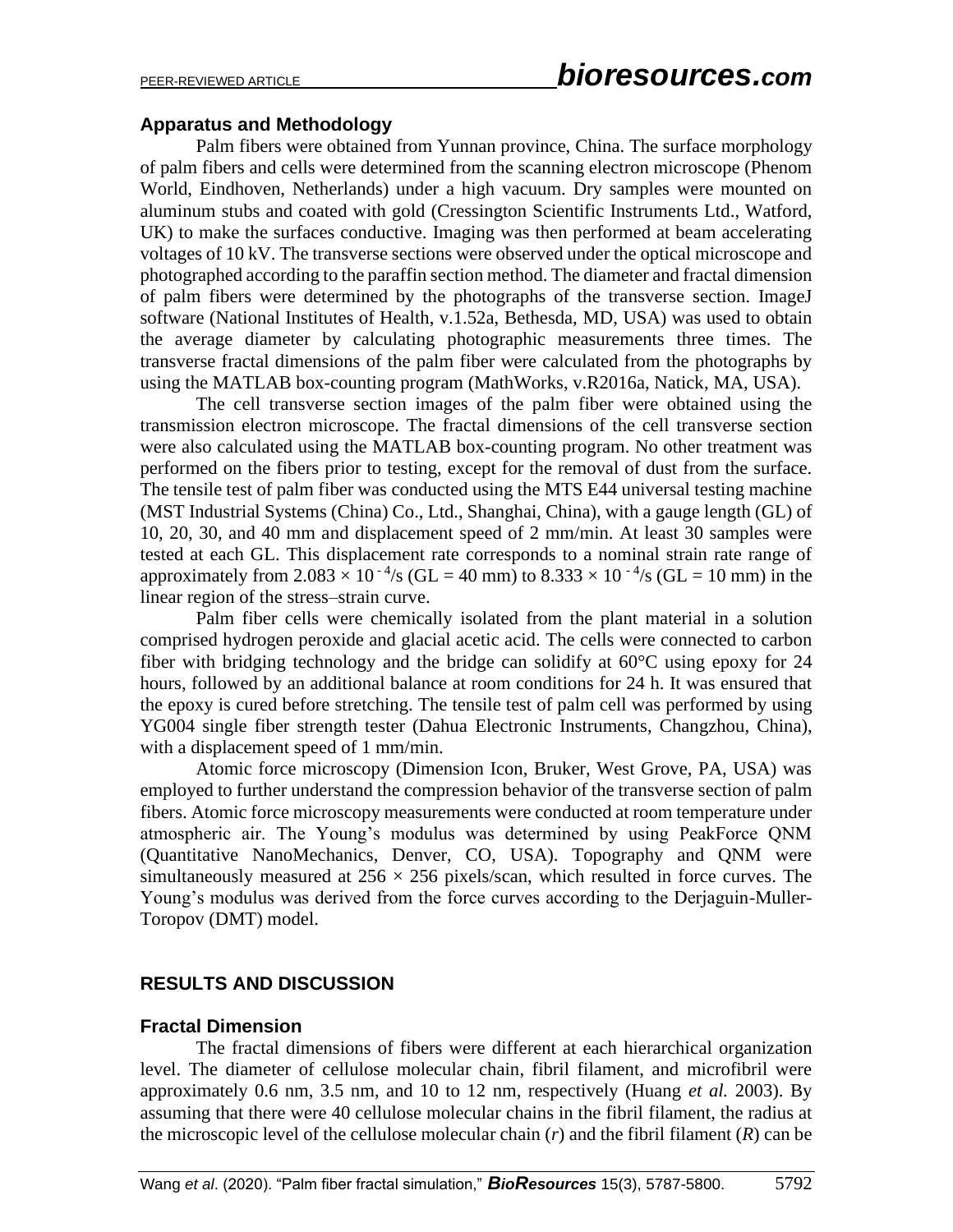estimated as 0.3 nm and 1.75 nm, respectively. The percentage of cellulose chains in the fibril filament cross-section becomes equal to  $M_1 = 40$  *pi*  $0.3^2 / (pi1.75^2) = 1.1755$ Therefore, the fractal dimension of fibril filaments (Kerr and Goring 1975) can be expressed as  $D_1 = \log(117.55 / \log(100) = 1.0361)$ . The above-mentioned method was further applied to calculate the fractal dimension of microfibrils by assuming that a microfibril has a radius of 5.5 nm and is composed of three fibril filaments. The results reveal that the microfibril cross-section has the percentage of fibril filament  $(M_2)$  of 0.30372 and the fractal dimension  $(D_2)$  of 0.74124, as shown in Table 1.

|                              | Diameter (nm) | <b>Fractal Dimension</b> |
|------------------------------|---------------|--------------------------|
| Cellulose Molecular<br>Chain | 0.6           |                          |
| <b>Fibril Filament</b>       | 3.5           | 1.0361                   |
| <b>Microfibril</b>           |               | 0.7412                   |

|  |  |  | <b>Table 1.</b> Diameters and Fractal Dimensions of Component |
|--|--|--|---------------------------------------------------------------|
|--|--|--|---------------------------------------------------------------|

The diameters and fractal dimensions of the palm fiber and cell are presented in Fig. 5. The diameter of palm fibers ranged from 200 to 1400 μm, whereas the diameter of palm cells ranged from 8 to 14 μm. The average diameter of palm fibers is 565 μm, while that for palm cell is 11.4 μm. The fractal dimensions of the transverse section of both palm fiber and the palm cell ranged from 1.7 to 2.0. The average fractal dimension of palm fibers is 1.97, while that for palm cell is 1.88. However, the fractal dimension of microfibers was smaller than the fibril filaments and palm cells, which can be ascribed to the relatively lower content of cellulose (~28.2%) (Zhang *et al.* 2015) and a large amount of interstitial structure in the cell wall. For palm fibers and cells, there is no one-to-one relationship between the diameter and fractal dimension. This may be because of the randomness of the size of cell cavity and thickness of the intercellular substance in natural fibers. It is this unique structure that makes palm fibers and the cells exhibit fractal properties.

#### **Mechanical Properties**

The experimental results of tensile stress, fracture energy, and Young's modulus of the cell and palm fiber are shown in Fig. 6. As mentioned above, palm fiber is a multi-cell natural fiber at the palm leaf sheath. Palm fibers are composed of numerous elongated individual hollow cells that are tightly connected. The palm fiber cells are single fibers that are separated after stripping palm fibers. The cells tested exhibited a quasi-linear stressstrain behavior to failure, which is different from that of palm fibers. Palm fibers exhibited typical stress-strain failure behavior curves of natural composites. They were composed of an initial linear region and followed the non-linear portion. After the yield point was reached, plastic deformation occurred until breakage. The average values of stress, fracture energy, and Young's modulus of the cell were 219.2 MPa,  $36.3$  J/m<sup>3</sup>, and  $648.2$  MPa, whereas for the palm fibers were 145.9 MPa, 18.1 J/m<sup>3</sup>, and 607.3 MPa, respectively. However, the average elongation at break of cell and palm fiber was 30.8% and 35.1%, respectively.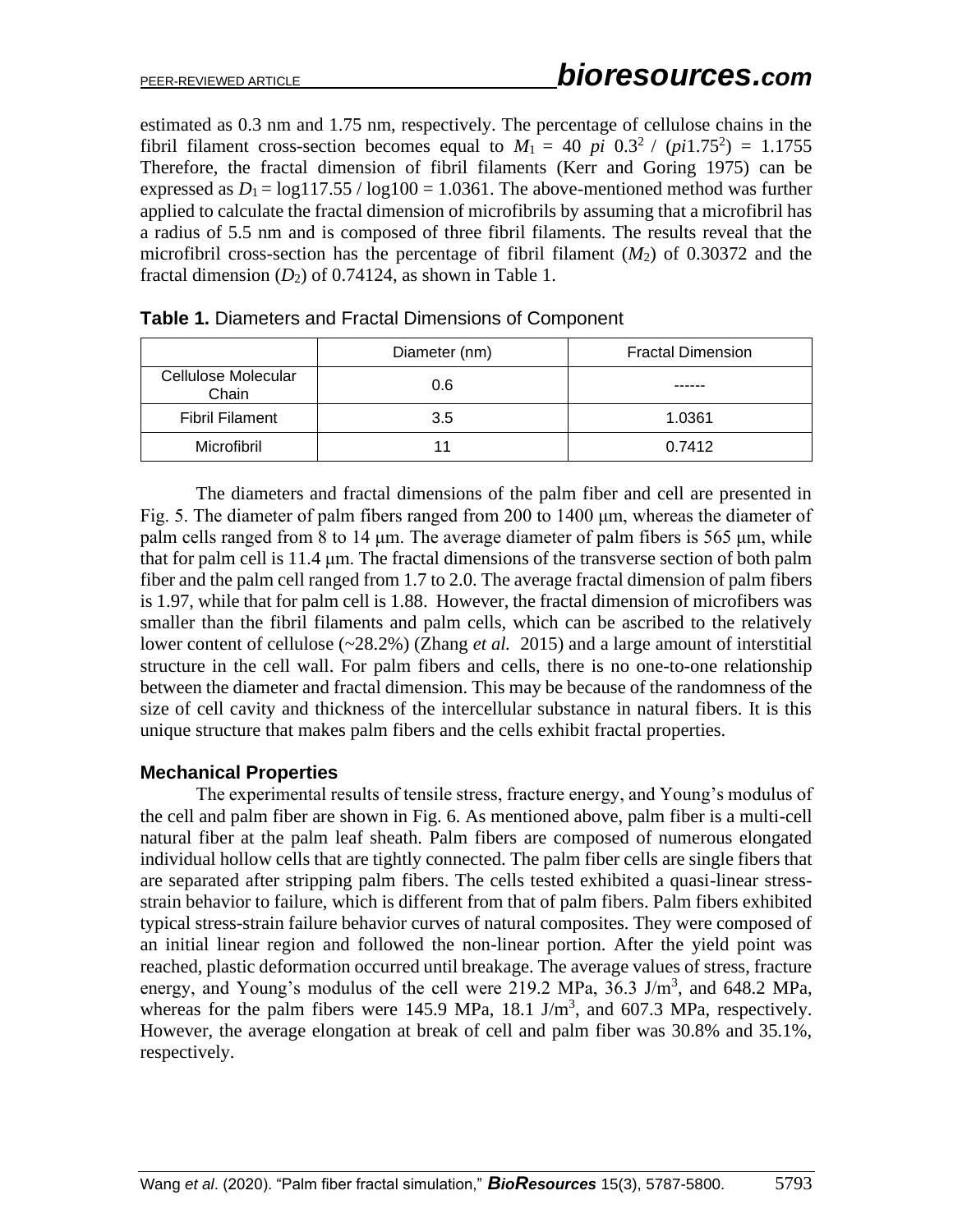

**Fig. 5.** Diameters and fractal dimensions of the cell and palm fiber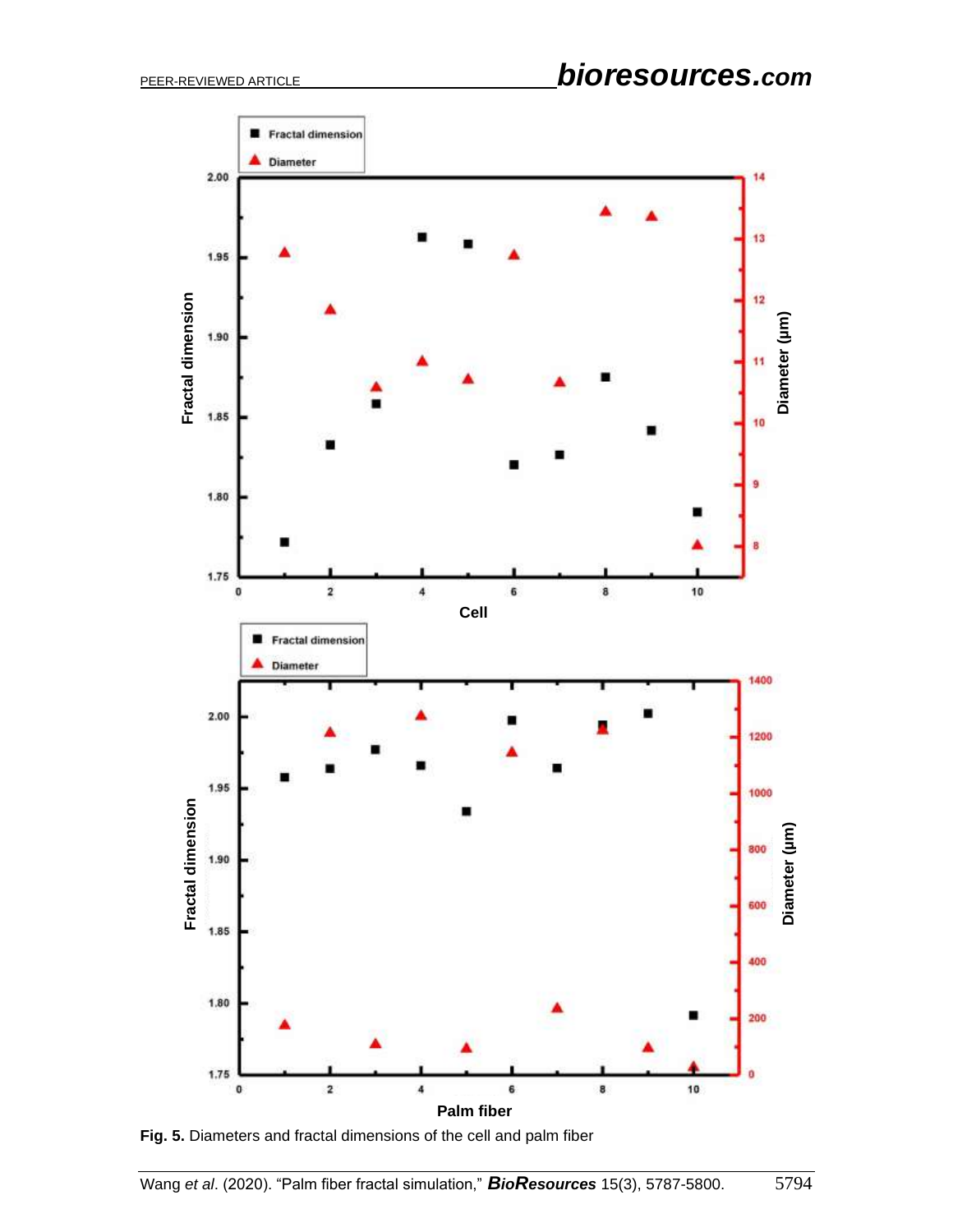Palm cell is composed of a cell cavity and cell wall. The cell wall main components are lignin, cellulose, and hemicellulose. The components are closely connected to form a multilayer structure of the cell wall. This kind of cell wall is not easy to deform when stretched, showing high stress, breaking energy, Young's modulus, and low elongation at break. Palm fiber is a multicellular fiber, which is composed of matrix and cells. Due to the relatively weak intercellular and matrix connection, palm fibers firstly exhibit intercellular slippage and delamination during the stretching process. These mechanical behaviors of palm fibers cause the lower stress, fracture energy, Young's modulus, and the higher elongation at break (Zhang *et al.* 2015).



**Fig. 6.** Stress-strain curve of the fiber's cell and palm fiber

To further verify the accuracy of the cell stretching curve and reliability of the model calculation parameter settings, the authors conducted AFM experiments on the cell wall cross-section. Figure 7 presents the DMT modulus of the cell, which was computed from the AFM images. It can be readily observed that the Young's modulus of the cells exhibited a significant variation, ranging from 104.7 to 639.6 MPa, which is indicated by the color change in the AFM image.

The darker color indicates a small value of Young's modulus, whereas the light color represents a higher value of Young's modulus. The experimentally measured Young's modulus of the cell was 648.2 MPa, which is consistent with the AFM results and indicates the reliability of the experiment data. In fact, the dark color represents the soft phase with higher Young's modulus, whereas light color represents a hard phase with lower Young's modulus. These observations were also consistent with the three-circle fractal model.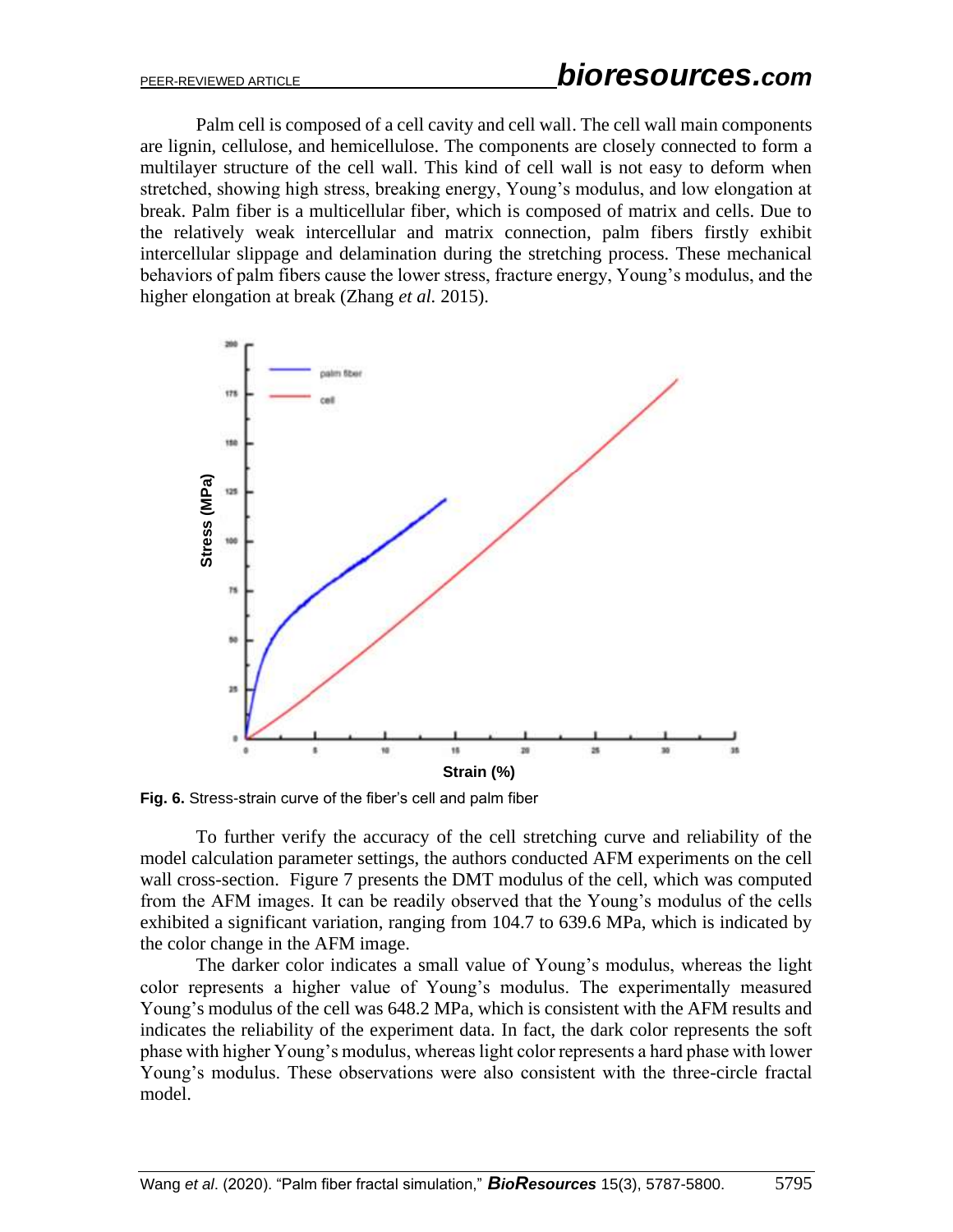

**Fig. 7.** DMT modulus obtained from AFM image of cell

## **Model Analysis**

The diameters and fractal dimensions of palm fiber, cell, fibril filament, and microfibril were substituted into Eqs. 7 through 9 to calculate the microscopic stress, fracture energy, and Young's modulus. The microscopic stress, fracture energy, and Young's modulus of CF, FM, MC, and CP are summarized in Table 2.

|               | Table 2. Calculated Stress, Fracture Energy, and Young's Modulus of Different |  |  |  |
|---------------|-------------------------------------------------------------------------------|--|--|--|
| <b>Scales</b> |                                                                               |  |  |  |

| Scale | $\sigma_h$<br>(MPa) | u.<br>$(J/m^3)$ | $\bm{E_h}$<br>(MPa) |
|-------|---------------------|-----------------|---------------------|
|       | 34950382.31         | 18.13           | 145440713.2         |
| FM    | 167909244.80        | 18.13           | 698728846.5         |
| МC    | 211.34              | 25.79           | 879.48              |
| חי    | 145.94              | ------          | 607.32              |

Table 2 shows that the orders of magnitude for microscopic stress of CF, FM, MC, and CP were  $10^7$ ,  $10^8$ ,  $10^2$ , and  $10^2$  MPa, respectively. The Young's modulus of CF and FM were on the order of magnitudes of  $10^8$  MPa, and that of MC and CP were approximately  $10^2$  MPa. It should be noted that the stress and Young's modulus, contributed by different hierarchical organizations of palm fibers, can be ranked as follows:  $FM > CF > MC > CP$ . This may have been related to the structural characteristics of different scales of palm fiber. At the CF and FM scales, the changes of bond length, bond angle of polymers, and stretching motion of the molecular chain will occur in the fibril filaments and amorphous materials during stretching. This will be achieved by overcoming the larger force in the process. Thereby, the material exhibits higher modulus and stress. At the MC scales, most of the microfibrils overlap each other to form the cell walls' network, and the microfibrils are ordered with certain angles. During the stretching process, there are relative motions and angle changes between microfibers, which occur more easily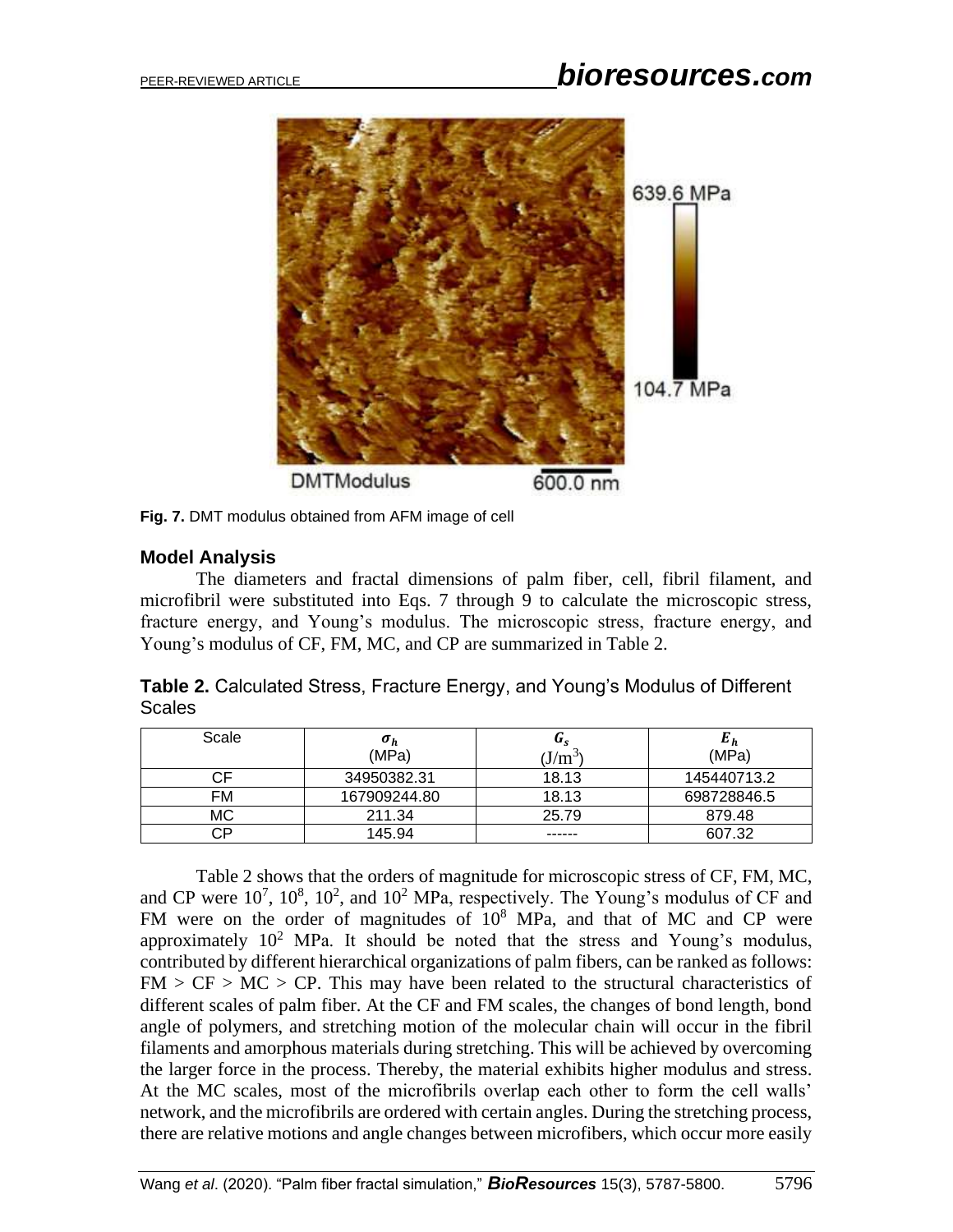than the changes of the long-chain bond length, bond angle, and molecular chain stretching motion. Therefore, stress and Young's modulus at the MC scale were far less than those at the FM and CF scales. At the CP scale, as mentioned above, because the intercellular matrix connection was relatively weak and there was a tendency of slippage and delamination between cells when stretched. Thus, the stress and Young's modulus at the CP scale were lower than those at the MC scale. Clearly, the fiber structure illustrates higher fracture energy at the MC scale. Because the relative motions and angle changes between microfibers, cell cracks generation, development, and fracture are a continuous process, more energy would be absorbed during the changes. Therefore, the structure at the MC scale of palm fiber plays a major role for the greater toughness.



**Fig. 8.** Comparison of cell's tensile test and three-circle fractal model

The research results provided ways for improving the mechanical tensile properties of natural composites. At the FA scale, by opening the defect structure and entangle between molecular segments in the amorphous region, the weak structure of the natural composite could be eliminated to improve the stress and modulus. As for circumstance at the MC scale, the interface connections between cells could be strengthened by adding interfacial coupling agents, which may lead to improved toughness of natural composites.

Figure 8 compares the experimentally measured and theoretically calculated tensile data, indicating the excellent consistency between the microscopic stress and fracture energy values. However, the theoretically calculated Young's modulus significantly deviated from the experimental value, but it is still within the error range. The calculation error may have been caused by the inaccurately applied pre-tension during the tensile test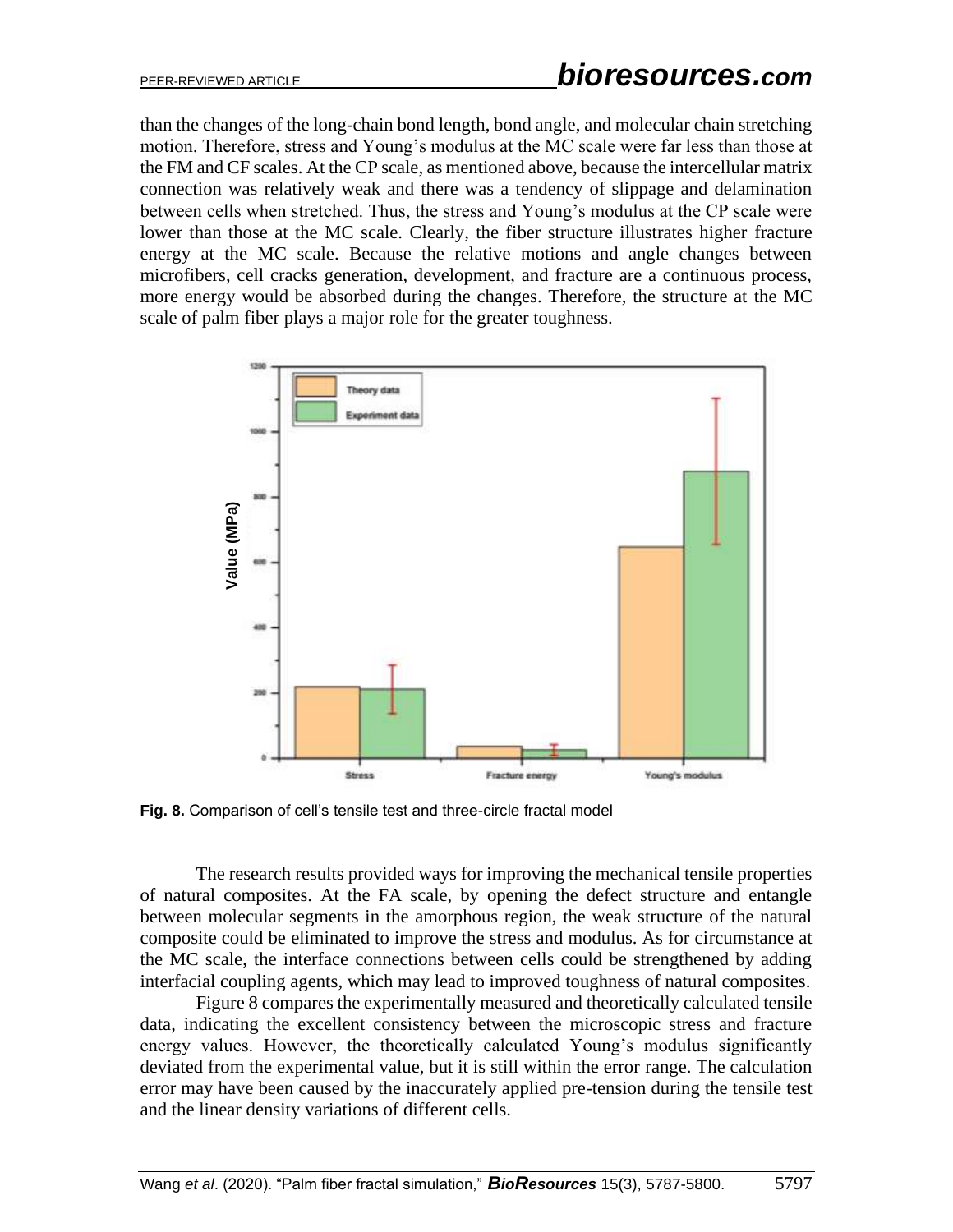## **CONCLUSIONS**

In summary, tensile properties of palm fibers at different hierarchical organization scales were quantitatively investigated using the three-circle fractal model. The microscopic stress, fracture energy, and Young's modulus on different scales of cellulose molecular chain, fibril filament, microfibril, and cell were obtained by simulating the theoretical model.

- 1. Theoretical calculations revealed that the stress and Young's modulus of the fibers could be determined by the hierarchical assembly from fibril filament to microfibril, whereas the fracture energy could be determined by hierarchical assembly from microfibril to cell.
- 2. Using calculations and the tensile analysis of palm fiber scale, the order of magnitude for FM stress and Young's modulus were both  $10<sup>8</sup>$  MPa, while the fracture energy at the MC was  $25.8 \text{ J/m}^3$ . Therefore, the scale of microfibril mainly contributed to the stiffness of palm fibers, whereas the cell scale played a critical role in determining the toughness of palm fibers.
- 3. The current study provides useful insights into the tensile behavior of palm fibers and presents a baseline for further analysis of natural composite materials by fractal theory.

## **ACKNOWLEDGMENTS**

This work was supported by the Key Research and Development in Social and People's Livelihood of Technological Innovation and Application Development (CSTC2018jscx-mszdX0036), the Doctoral Scientific Fund Project of SWU (SWU118038), and the State Key Laboratory of Bio-Fibers and Eco-Textiles (2017KKT11).

#### **REFERENCES CITED**

- Abdul Khalil, H. P. S., Alwani, M. S., Ridzuan, H. R., Kamarudin, H., and Khairul, A. (2008). "Chemical composition, morphological characteristics, and cell wall structure of Malaysian oil palm fibers," *Polym-Plast. Technol.* 47(3), 273-280. DOI: 10.1080/03602550701866840
- Bossard, J. A., Lin, L., and Werner, D. H. (2016). "Evolving random fractal Cantor superlattices for the infrared using a genetic algorithm," *J. Roy. Soc. Interface* 13(114), Article ID 20150975. DOI: 10.1098/rsif.2015.0975
- Bourmaud, A., Dhakalb, H., Habrantc, A., Padovanic, J., Siniscalcoa, D., Ramaged, M. H., Beaugrand, J., and Shahd, D. U. (2017). "Exploring the potential of waste leaf sheath date palm fibres for composite reinforcement through a structural and mechanical analysis," *Compos. Part A-Appl. S.* 103, 292-303. DOI: 10.1016/j.compositesa.2017.10.017
- Chen, C., Chen, G., Li, X., Guo, H., and Wang, G. (2017a). "The influence of chemical treatment on the mechanical properties of windmill palm fiber," *Cellulose* 24(4), 1611-1620. DOI: 10.1007/s10570-017-1205-1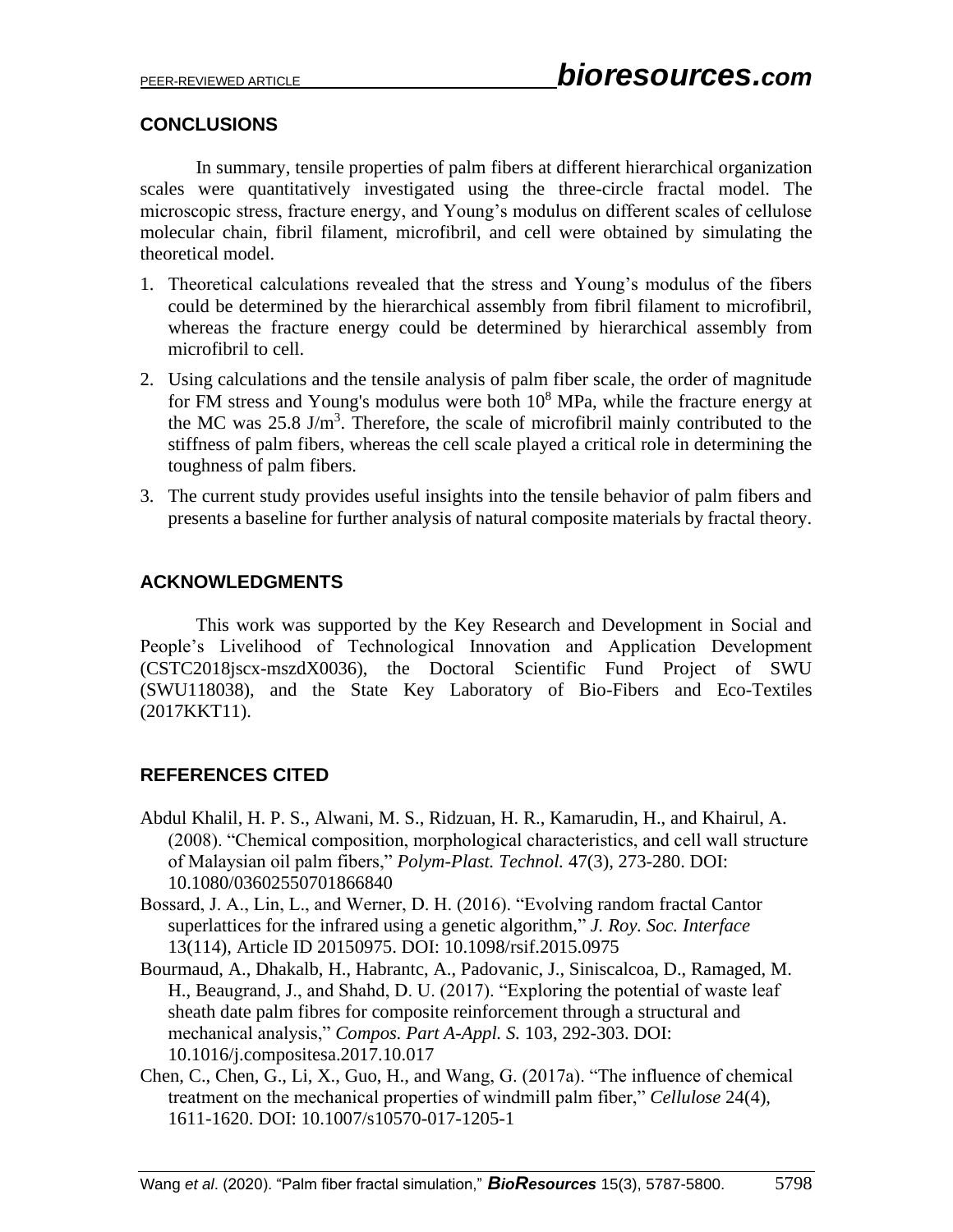- Chen, H., Yu, Y., Zhong, T., Wu, Y., Li, Y., Wu, Z., and Fei, B. (2017b). "Effect of alkali treatment on microstructure and mechanical properties of individual bamboo fibers," *Cellulose* 24(1), 333-347. DOI: 10.1007/s10570-016-1116-6
- Chi, C., Hui, Z., Liu, M., Zhang, S., and Gong, Y. (2017). "Effect of acetic acid pretreatment on wood pore structure and fractal dimension," *BioResources* 12(2), 3905-3917. DOI: 10.15376/biores.12.2.3905-3917
- De Campos, A., Neto, A. R. d. S., Rodrigues, V. B., Kuana, V. A., Correa, A. C., Takahashi, M. C., Mattoso, L. H. C., and Marconcini, J. M. (2017). "Production of cellulose nanowhiskers from oil palm mesocarp fibers by acid hydrolysis and microfluidization," *J. Nanosci. Nanotechno.* 17(7), 4970-4976. DOI: 10.1166/jnn.2017.13451
- Fan, L., Hu, Y., Tian, T., and Yu, Z. (2006). "The prediction of effective thermal conductivities perpendicular to the fibres of wood using a fractal model and an improved transient measurement technique," *Int. J. Heat. Mass Tran.* 49(21-22), 4116-4123. DOI: 10.1016/j.ijheatmasstransfer.2006.03.027
- Guthold, M., Liu, W., Stephens, B., Lord, S. T., Hantgan, R. R., Erie, D. A., Taylor, Jr., R. M., and Superfine, R. (2004). "Visualization and mechanical manipulations of individual fibrin fibers suggest that fiber cross section has fractal dimension 1.3," *J. Biophys. J.* 87(6), 4226-4236. DOI: 10.1529/biophysj.104.042333
- Huang, C.-L., Lindström, H., Nakada, R., and Ralston, J. (2003). "Cell wall structure and wood properties determined by acoustics a selective review," *Holz. Roh. Werkst.* 61(5), 321-335. DOI: 10.1007/s00107-003-0398-1
- Jacob, M., Thomas, S., and Varughese, K. T. (2004). "Mechanical properties of sisal/oil palm hybrid fiber reinforced natural rubber composites," *Compos. Sci. Technol.* 64(7), 955-965. DOI: 10.1016/S0266-3538(03)00261-6
- Jin, K., Zhao Q., and Buehler, M. J. (2015). "Molecular deformation mechanisms of the wood cell wall material," *J. Mech. Behav. Biomed.* 42, 198-206. DOI: 10.1016/j.jmbbm.2014.11.010
- Kerr, A. J., and Goring, D. A. I. (1975). "The ultrastructural arrangement of the wood cell wall," *Cell. Chem. Technol.* 9, 563-573.
- Li, Y., Yin, Y. J., Fan, Q. S., and Yang, F. (2013). "From fractal to multifractal super fibres and wool fibres with exceptional mechanical properties," *Mater. Sci. Tech.*  26(11), 1323-1326. DOI: 10.1179/026708310x12798718274151
- Liu, X., Wu, Z., Zhang, J., and Ge, S. (2017). "Tensile and bending properties and correlation of windmill palm fiber," *BioResources* 12(2), 4342-4351. DOI: 10.15376/biores.12.2.4342-4351
- Losa, G., Ristanović, D., Ristanović, D., Zaletel, I., and Beltraminelli, S. (2016). "From fractal geometry to fractal analysis," *J. Appl. Math.* 7(4), 346-354. DOI: 10.4236/am.2016.74032
- Pugno N M., Carpinteri, A. (2008). "Design of micro-nanoscale bio-inspired hierarchical materials," *Phil. Mag. Lett.* 88(6), 397-405. DOI: 10.1080/09500830802089843
- Reznikov, N., Biltona, M., Laria, L., Stevens, M. M., and Kröger, R. (2018). "Fractal-like hierarchical organization of bone begins at the nanoscale," *Science* 360(6388), eaao2189. DOI: 10.1126/science.aao2189
- Reddy, K. O., Reddy, G. S., Maheswari, C. U., Rajulu, A. V., and Rao, K. M. (2010). "Structural characterization of coconut tree leaf sheath fiber reinforcement," *J. Forestry Res.* 21(1), 53-58. DOI: 10.1007/s11676-010-0008-0